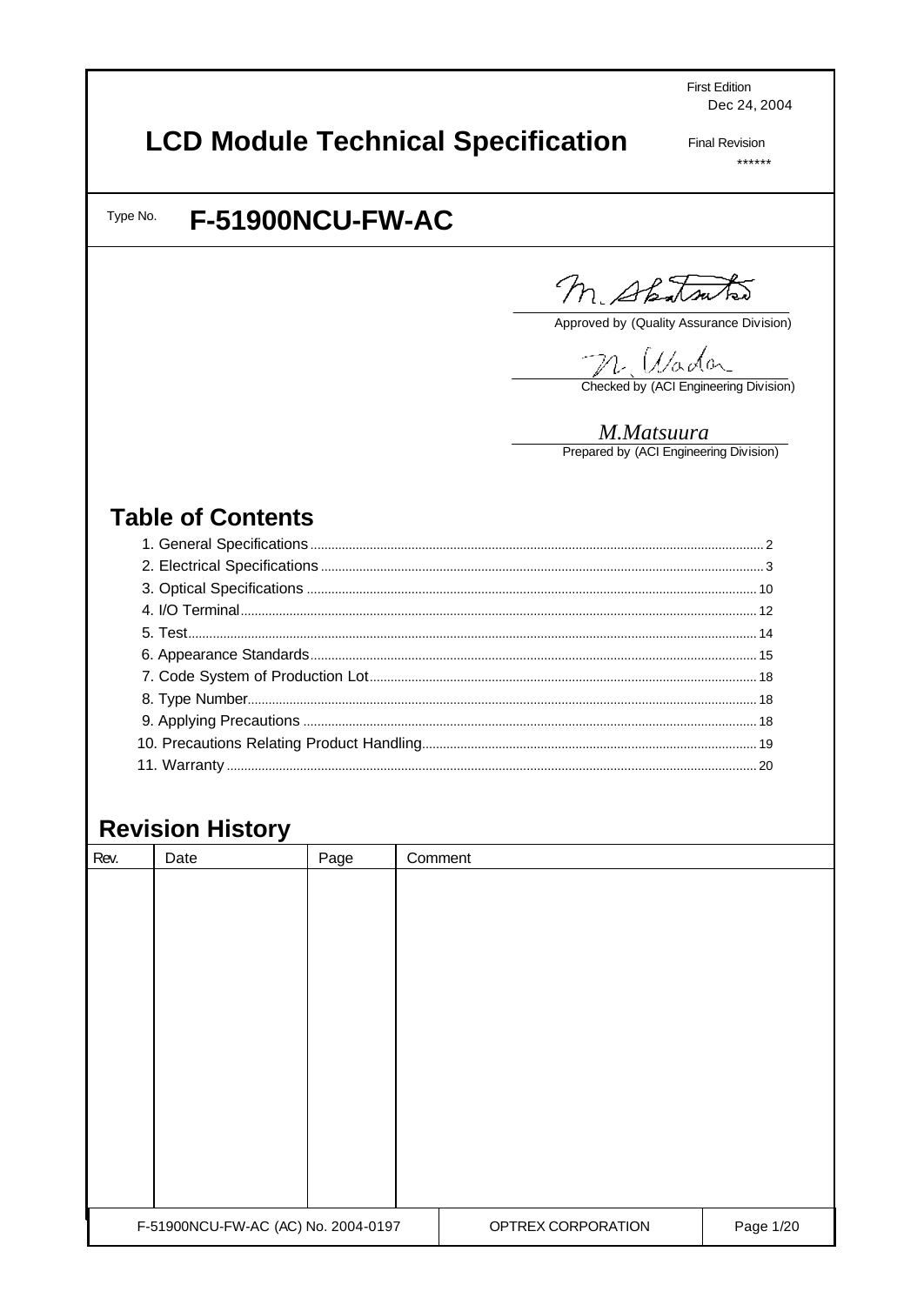### 1.General Specifications

|                  |    | Operating Temp. : min. 0°C ~max. 50°C                                                              |
|------------------|----|----------------------------------------------------------------------------------------------------|
| Storage Temp.    |    | : min. -20 $\degree$ C ~max. 70 $\degree$ C                                                        |
| Dot Pixels       |    | : $320 \times 3$ [R.G.B] (W) $\times$ 240 (H) dots                                                 |
| Dot Size         |    | : $0.1$ (W) $\times$ 0.34 (H) mm                                                                   |
| Dot Pitch        |    | : $0.12$ (W) $\times$ 0.36 (H) mm                                                                  |
| Viewing Area     |    | : 120.0 (W) $\times$ 90.0 (H) mm                                                                   |
|                  |    | Outline Dimensions : $168.0^*(W) \times 111.0$ (H) $\times$ 9.4 max. (D) mm<br>* Without CFL Cable |
| Weight           |    | $: 276g$ max.                                                                                      |
| Viewing Angle    |    | : 12:00                                                                                            |
| Data Transfer    |    | : 8-bit parallel data transfer                                                                     |
| <b>Backlight</b> | t. | Cold Cathode Fluorescent Lamp (CFL) × 1                                                            |
| Drawings         | t. | <b>Dimensional Outline</b><br>UE-312546                                                            |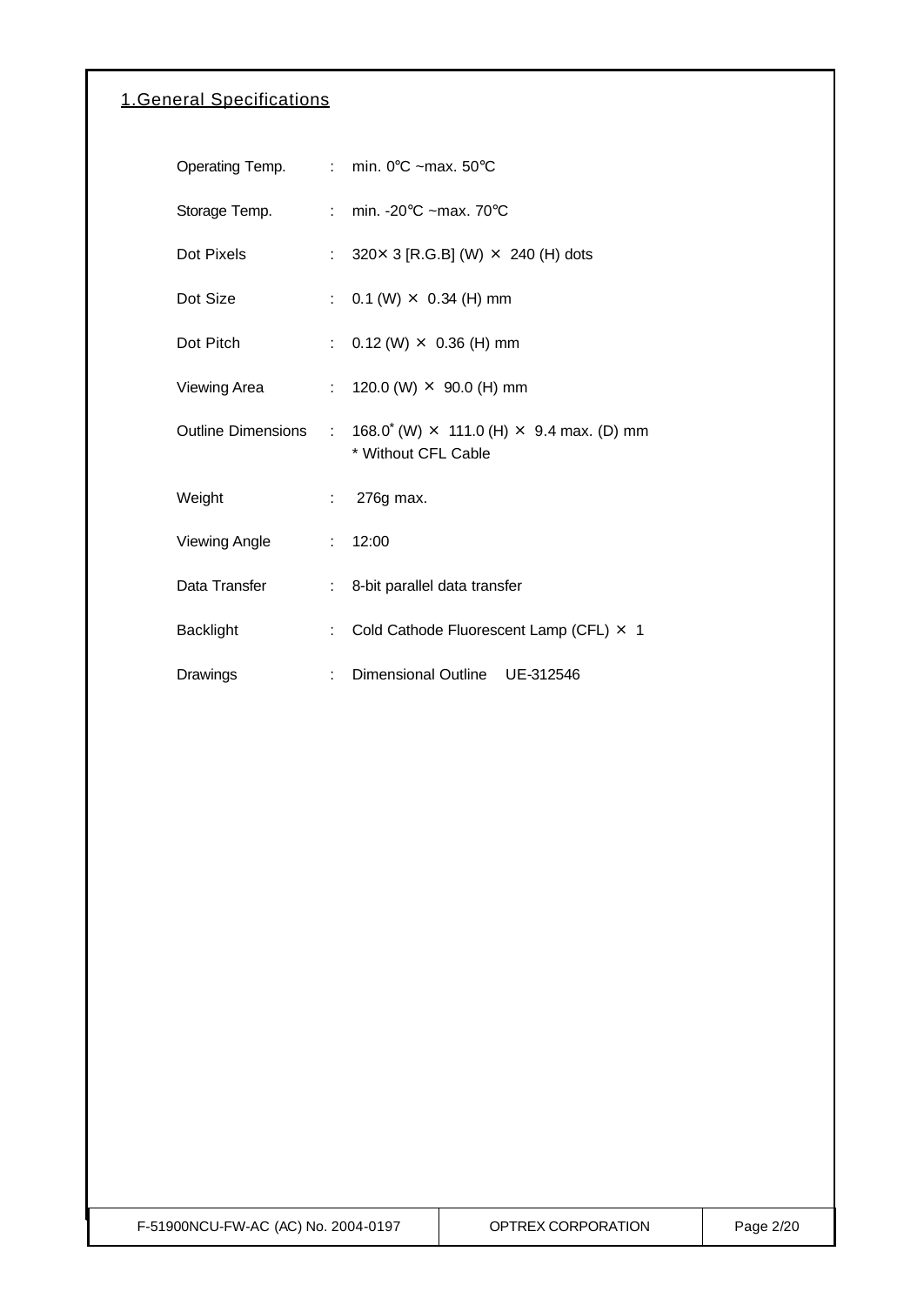### 2.Electrical Specifications

2.1.Absolute Maximum Ratings

|                |                                   |            |        |      | $Vss=0V$ |
|----------------|-----------------------------------|------------|--------|------|----------|
| Parameter      | Symbol                            | Conditions | Min.   | Max. | Units    |
| Supply Voltage | Vcc <sub>1</sub> -V <sub>ss</sub> |            | $-0.3$ | 6.5  | V        |
| (Logic)        |                                   |            |        |      |          |
| Supply Voltage | Vvadj                             |            | $-0.3$ | 2.5  | V        |
| (LCD Drive)    |                                   |            |        |      |          |

### 2.2.DC Characteristics

|                       |                       |                                |                        |      | Ta=25°C, Vss=0V        |              |
|-----------------------|-----------------------|--------------------------------|------------------------|------|------------------------|--------------|
| Parameter             | Symbol                | Conditions                     | Min.                   | Typ. | Max.                   | <b>Units</b> |
| <b>Supply Voltage</b> | Vcc <sub>1</sub> -Vss |                                | 4.5                    | 5.0  | 5.5                    | $\vee$       |
| (Logic)               |                       |                                | 2.5                    | 3.0  | 3.5                    |              |
| <b>Supply Voltage</b> | Vvadj                 |                                | 1.5                    | 2.0  | 2.5                    | $\vee$       |
| (LCD Drive)           |                       |                                |                        |      |                        |              |
| High Level            | <b>V<sub>IH</sub></b> | Vcc <sub>1</sub> =5.0V±10%     | $0.8$ Vcc <sub>1</sub> |      | Vcc <sub>1</sub>       | $\vee$       |
| Input Voltage         |                       |                                |                        |      |                        |              |
| Low Level             | VIL                   | $Vcc$ <sub>1=5.0</sub> $V±10%$ | $\mathbf 0$            |      | $0.2$ Vcc <sub>1</sub> | $\vee$       |
| Input Voltage         |                       |                                |                        |      |                        |              |
| <b>Supply Current</b> | $ _{CC1}$             | Vcc <sub>1</sub> -Vss=3.0V     |                        | 100  | 120                    | mA           |
|                       |                       | $V\text{vadj}=2.0$             |                        |      |                        |              |
|                       |                       | Checker Board pattern          |                        |      |                        |              |
|                       |                       | Vcc <sub>1</sub> -Vss=5.0V     |                        | 55   | 82.5                   | mA           |
|                       |                       | Vvadj= $2.0$                   |                        |      |                        |              |
|                       |                       | Checker Board pattern          |                        |      |                        |              |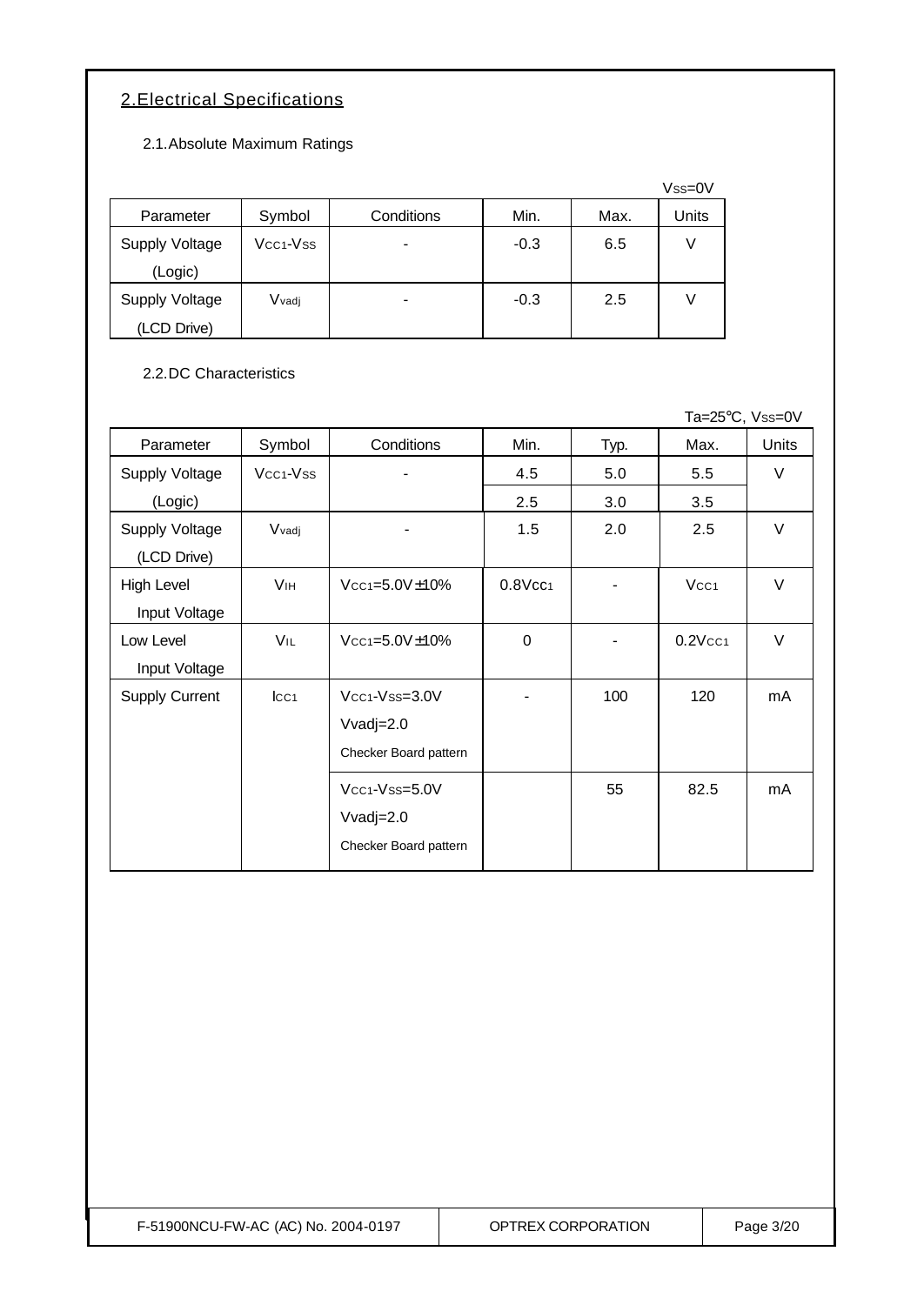### 2.3.Characteristics of Touch Screen

| Parameter                     | Conditions               | Min. | Typ. | Max. | Units     |
|-------------------------------|--------------------------|------|------|------|-----------|
| <b>Applied Rating Voltage</b> | $\overline{\phantom{a}}$ |      | -    | 7.0  |           |
| <b>Resistance of Terminal</b> | X Electrode              | 300  |      | 900  |           |
| <b>Electrodes</b>             | Y Electrode              | 200  |      | 650  | Ω         |
| Linearity                     | $\blacksquare$           |      |      | 1.5  | %         |
| <b>Insulation Resistance</b>  | $Vpc = 25V$              | 10   |      |      | $M\Omega$ |
| Surface Hardness              | According to JIS-K5400   | 3    |      |      | н         |
| Chattering                    | At connector Pin         |      |      | 10   | mS        |

Test condition : Touch screen is placed horionally in a vessel and no power is supplied to T/P.

Normal state is temperatire : 2.5±10°C, relative humidity : 60±25°C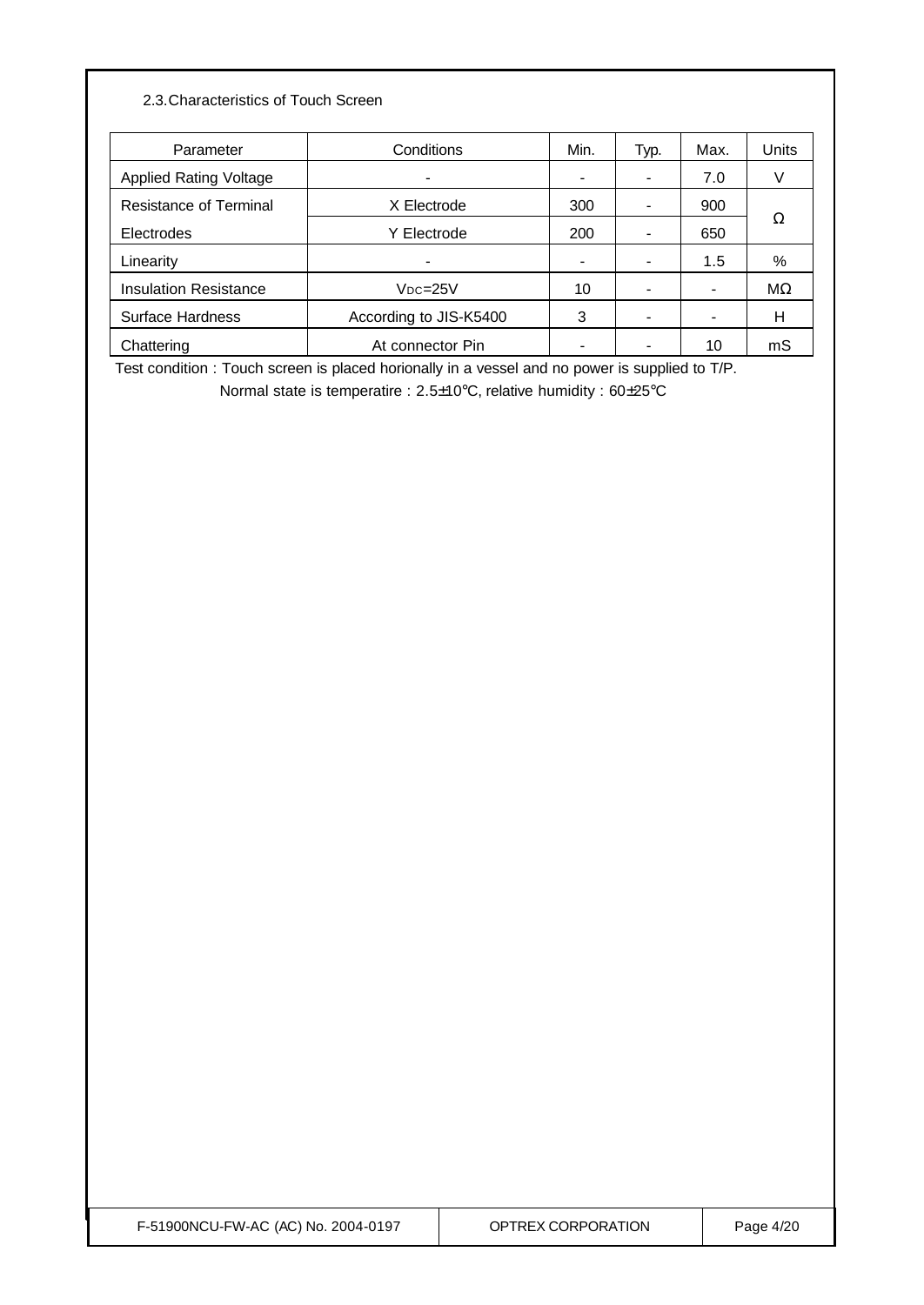| 2.4.AC Characteristics            |                                  |       |                | $Vcc = 3.0/5.0V \pm 10%$ |
|-----------------------------------|----------------------------------|-------|----------------|--------------------------|
| Parameter                         | Symbol                           | Min.  | Max.           | Units                    |
| Clock Pulse Cycle Time            | $t_{\scriptscriptstyle\rm WCK}$  | 66/40 |                | ns                       |
| Clock Pulse High Level Width      | $t_{\scriptscriptstyle\rm WCKH}$ | 23/12 |                | ns                       |
| Clock Pulse Low Level Width       | twckl                            | 23/14 |                | ns                       |
| Latch Pulse High Level Width      | $t_{WLPH}$                       | 30/15 | $\blacksquare$ | ns                       |
| $CP \rightarrow LP$ Rise Time     | t <sub>LD</sub>                  | 10/5  |                | ns                       |
| $CP \rightarrow LP$ Fall Time     | $t_{\scriptscriptstyle\rm SL}$   | 30/25 |                | ns                       |
| $LP \rightarrow CP$ Rise Time     | t⊾s                              | 30/25 |                | ns                       |
| $LP \rightarrow CP$ Fall Time     | tъ                               | 30/25 |                | ns                       |
| <b>Clock Pulse Rise/Fall Time</b> | $t_r$ , $t_f$                    |       | 50             | ns                       |
| Data Setup Time                   | $t_{DS}$                         | 10/5  |                | ns                       |
| Data Hold Time                    | $t_{\text{DH}}$                  | 25/15 |                | ns                       |
| <b>DISPOFF Low Level Width</b>    | t <sub>wpl</sub>                 | 1.2   |                | μs                       |
| <b>DISPOFF Cancellation Time</b>  | $t_{SD}$                         | 100   |                | ns                       |
| <b>FLM Setup Time</b>             | $\mathsf{t}_{\mathsf{SU}}$       | 30    |                | ns                       |
| FLM Hold Time                     | tн                               | 50    |                | ns                       |

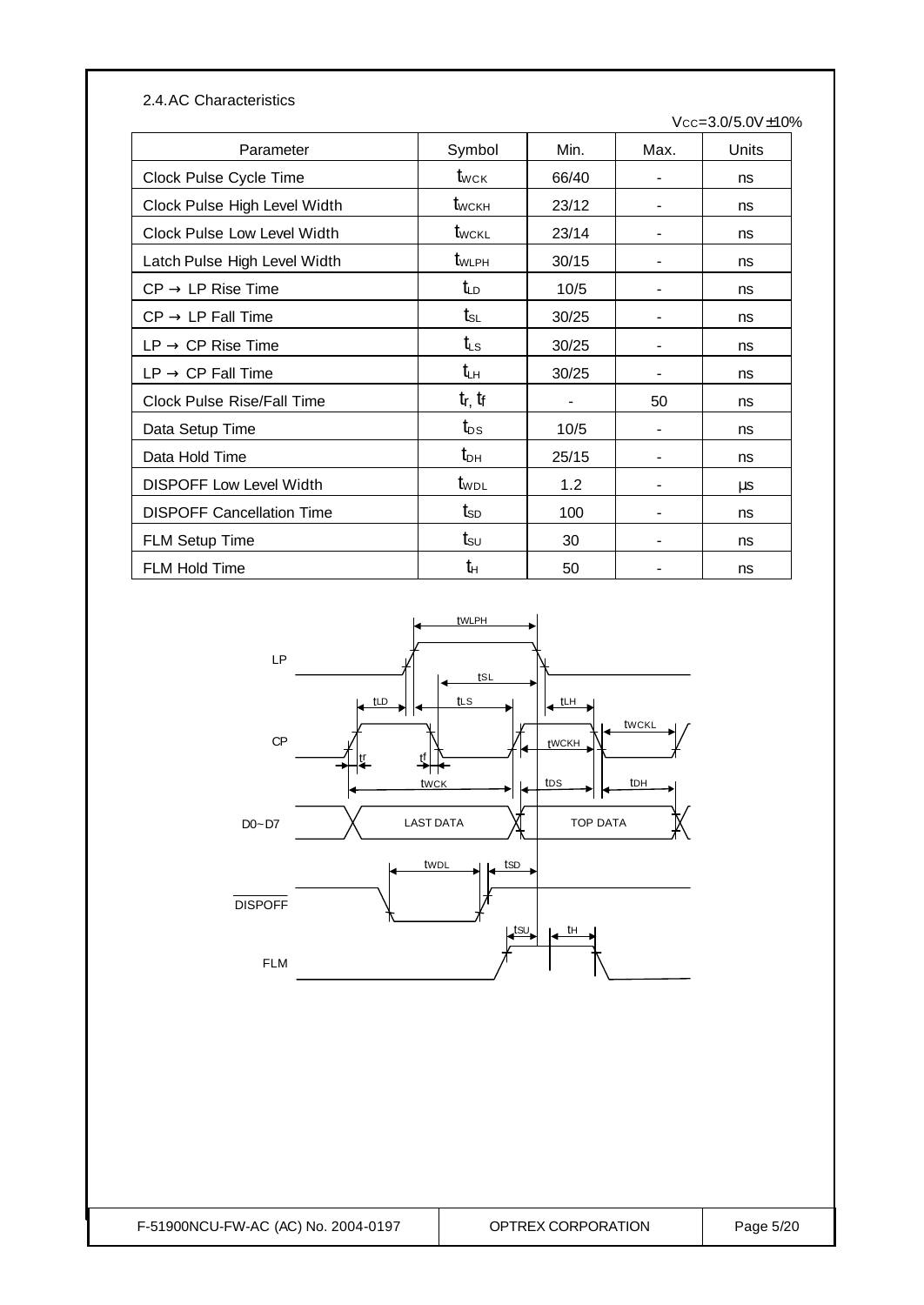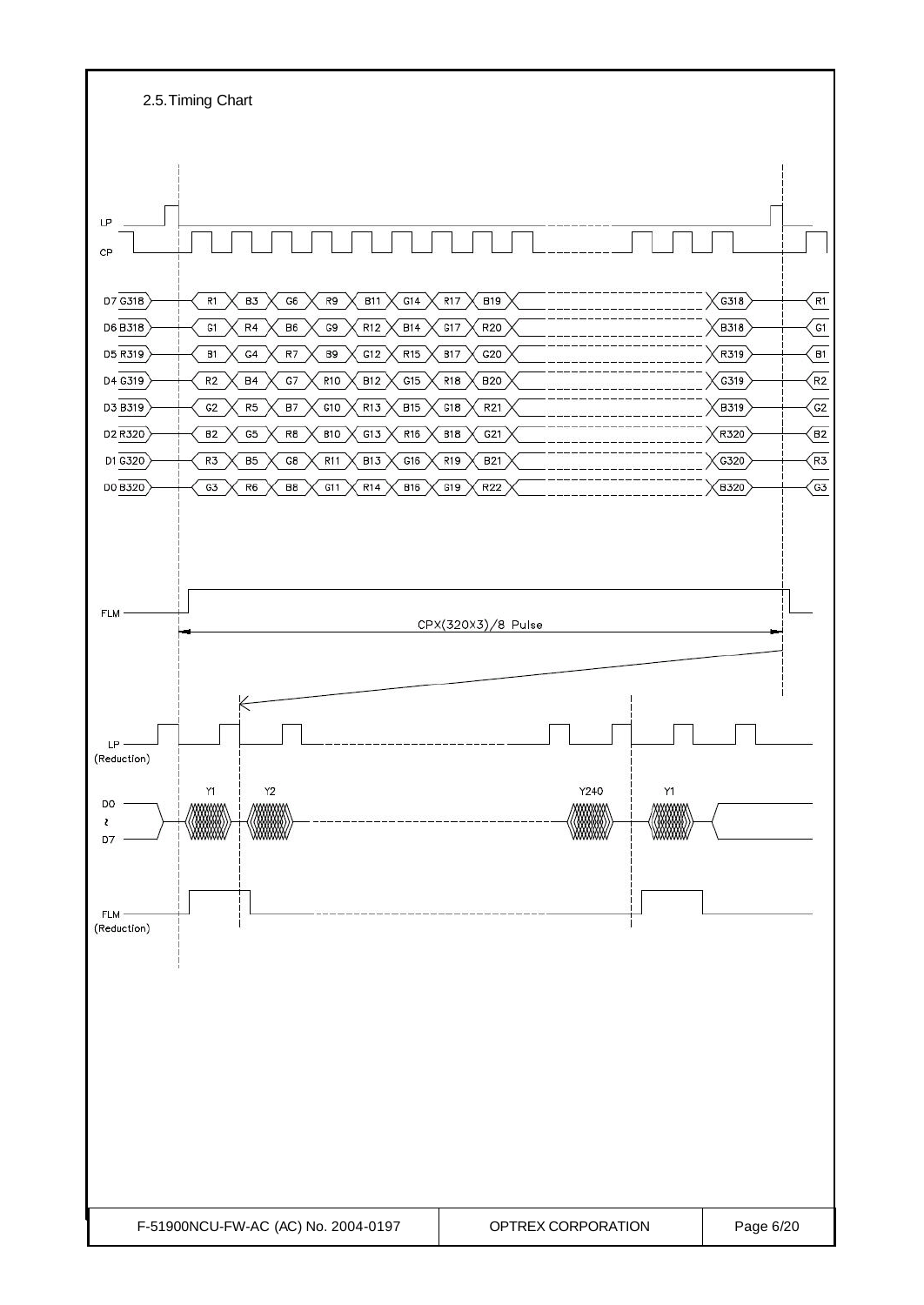2.6.Comparison of Display and Data

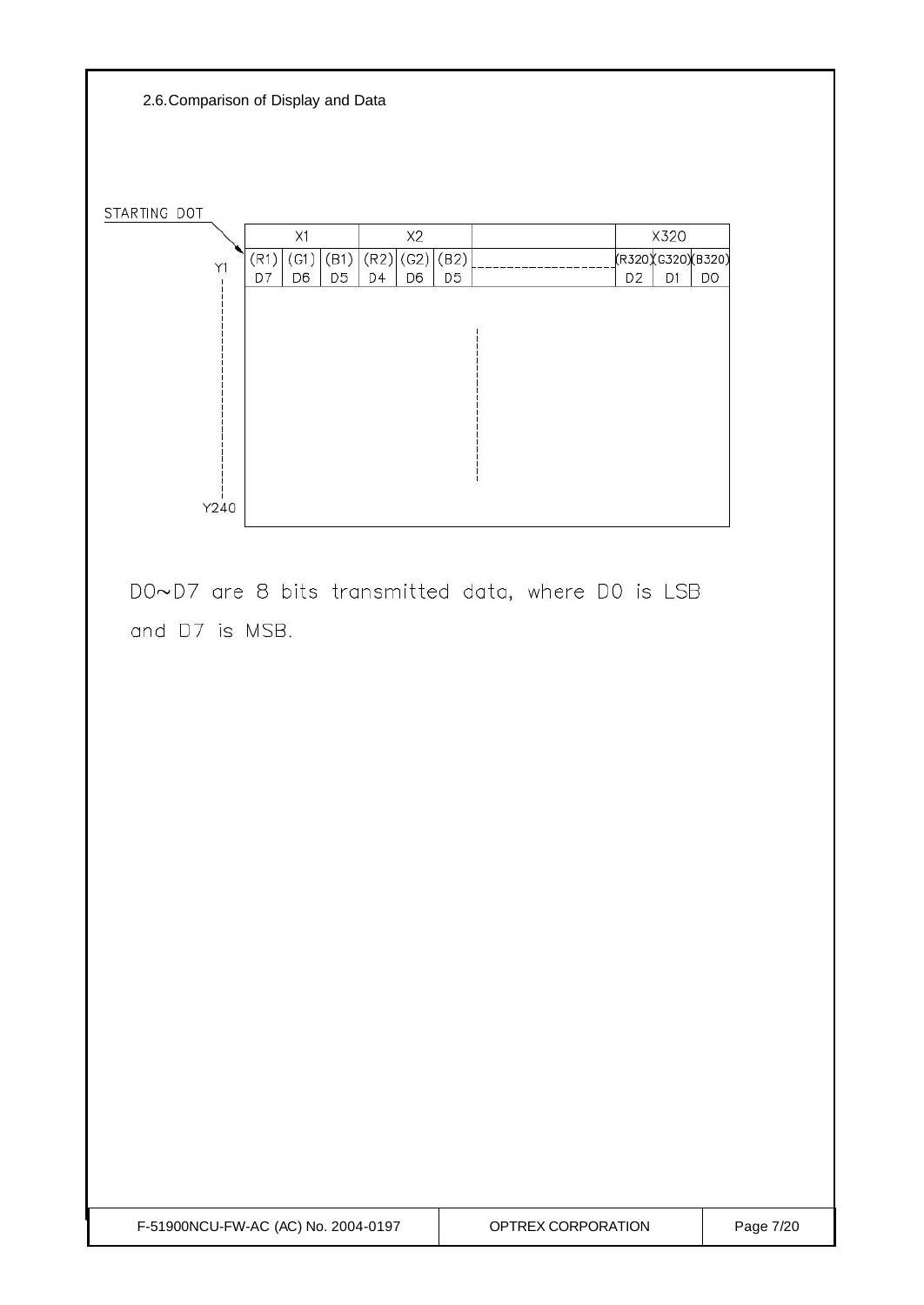#### 2.7.Power Supply ON/OFF Sequence

### 2.7.1.ON Sequence







Please maintain the above sequence when turning on and off the power supply of the module.

If DISPOFF is supplied to the module while internal alternate signal for LCD driving (M) is unstable, DC component will be supplied to the LCD panel. This may cause damage the LCD module.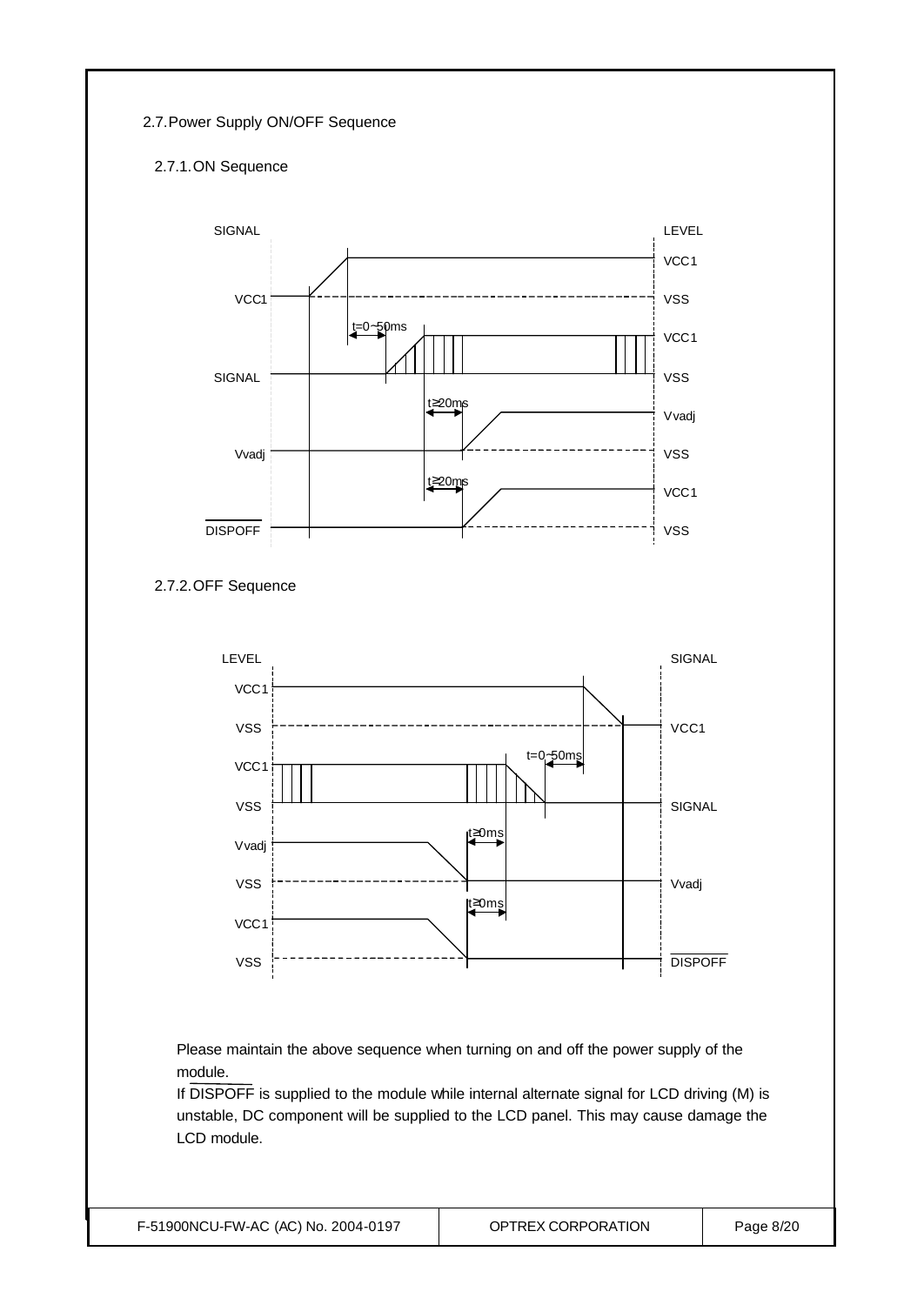#### 2.8.Power Supply ON/OFF Sequence

|                         |        |                          |       |      |      |                   | Ta= $25^{\circ}$ C |
|-------------------------|--------|--------------------------|-------|------|------|-------------------|--------------------|
| Parameter               | Symbol | Conditions               | Min.  | Typ. | Max. | Units             | <b>Notes</b>       |
| Lamp Voltage            | VL     | $\overline{\phantom{a}}$ | ۰     | 297  |      | Vrms              |                    |
| Lamp Current            | IL     | -                        | 4     | 5    | 6    | mArms             | 2                  |
| <b>Starting Voltage</b> | Vs     |                          | ۰     |      | 570  | Vrms              | 3                  |
| Surface Luminance       |        | $L = 5mA$                | 80    | 100  |      | cd/m <sup>2</sup> | 4                  |
| Average Life            | TAL    | $L = 5mA$                | 20000 |      |      | hrs               | 5                  |

Note 1 : The voltage (r.m.s.) to maintain the electric discharge of the lamp. It is measured after lighting for 3 minutes .

Note 2 :The current ( r.m.s. ) to flow through the lamp with the electric discharge. It is measured after lighting for 3 minutes.

- Note 3 :The voltage at starting the electric discharge when the voltage is increased gradually from 0V.
- Note 4 :Surface Luminance is specified by the average of 9 luminance values measured at each point shown above after 20 minutes power on with the all ON pattern adjusted to maximum contrast and the dimming control of 100%. ( maximum brightness ) Surface Luminance is Through Touch Screen.
- Note 5 : CFL Life is defined as time period that the actual luminance becomes 50% or lower of its initial value.

 The Average life time of CFL is defined as the time when half or more of the testing CFLs have become less bright than 50% of the initial brightness at continuous operation.



Recommended Inverter : TBD086N-4 CXA-L10L (DC 12.0V, Produced by TDK)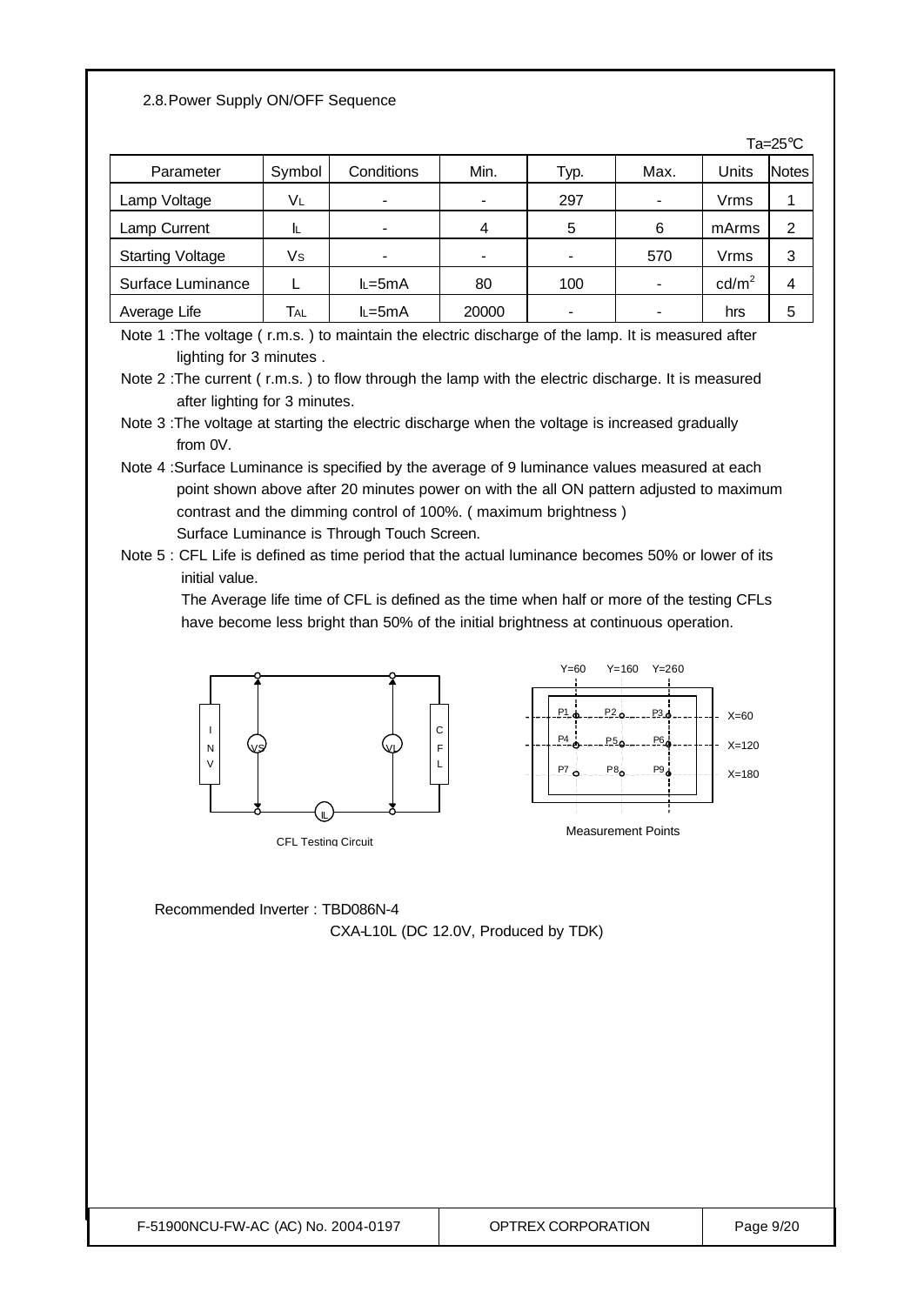## 3.Optical Specifications

3.1.Optical Characteristics

| Conditions<br>Parameter<br>Symbol<br>Min.<br>Max.<br>Typ.<br>$\theta = 0^\circ, \phi = -\circ$<br><b>Contrast Ratio</b><br>Note 1<br><b>CR</b><br>17<br>25<br>Chromaticity(White)<br>0.30<br>x<br>$\overline{\phantom{a}}$<br>$\blacksquare$<br>0.31<br>у<br>$\blacksquare$<br>Shown in 3.2<br><b>Viewing Angle</b><br>Response<br>Rise Note 2<br>TON<br>300<br>450<br>$\overline{\phantom{0}}$<br>ms<br>Time<br>Decay Note 3<br>100<br>150<br><b>TOFF</b><br>ms<br>Note 1 : Contrast ratio is definded as follows. $(CR = L$ OFF / LON)<br>Lon: Luminance of the ON segments<br>LOFF: Luminance of the OFF segments<br>Note 2 : The time that the luminance level reaches 90% of the saturation level from 0%<br>when ON signal is applied.<br>Note 3: The time that the luminance level reaches 10% of the saturation level from 100%<br>when OFF signal is applied.<br>Note 4 : Definition of Driving Voltage Vop<br>Assuming that the typical driving waveforms shown below are applied to the LCD<br>Panel at 1/A Duty - 1/B Bias (A: Duty Number, B: Bias Number). Driving voltage<br>Vop is definded as follows.<br>$Vop = (Vth1+Vth2) / 2$<br>Vth1: The voltage Vo-P that should provide 90% of the saturation level in the<br>luminance at the segment which the ON signal is applied to.<br>Vth2: The voltage Vo-P that should provide 10% of the saturation level in the<br>luminance at the segment which the OFF signal is applied to.<br>Vo-p |  | Ta=25°C, 1/240 Duty, 1/13 Bias, Vop=22.5 V (Note 4), $\theta = 0^{\circ}$ , $\phi = -\circ$ |  |       |
|-------------------------------------------------------------------------------------------------------------------------------------------------------------------------------------------------------------------------------------------------------------------------------------------------------------------------------------------------------------------------------------------------------------------------------------------------------------------------------------------------------------------------------------------------------------------------------------------------------------------------------------------------------------------------------------------------------------------------------------------------------------------------------------------------------------------------------------------------------------------------------------------------------------------------------------------------------------------------------------------------------------------------------------------------------------------------------------------------------------------------------------------------------------------------------------------------------------------------------------------------------------------------------------------------------------------------------------------------------------------------------------------------------------------------------------------------------------|--|---------------------------------------------------------------------------------------------|--|-------|
|                                                                                                                                                                                                                                                                                                                                                                                                                                                                                                                                                                                                                                                                                                                                                                                                                                                                                                                                                                                                                                                                                                                                                                                                                                                                                                                                                                                                                                                             |  |                                                                                             |  | Units |
|                                                                                                                                                                                                                                                                                                                                                                                                                                                                                                                                                                                                                                                                                                                                                                                                                                                                                                                                                                                                                                                                                                                                                                                                                                                                                                                                                                                                                                                             |  |                                                                                             |  |       |
|                                                                                                                                                                                                                                                                                                                                                                                                                                                                                                                                                                                                                                                                                                                                                                                                                                                                                                                                                                                                                                                                                                                                                                                                                                                                                                                                                                                                                                                             |  |                                                                                             |  |       |
|                                                                                                                                                                                                                                                                                                                                                                                                                                                                                                                                                                                                                                                                                                                                                                                                                                                                                                                                                                                                                                                                                                                                                                                                                                                                                                                                                                                                                                                             |  |                                                                                             |  |       |
|                                                                                                                                                                                                                                                                                                                                                                                                                                                                                                                                                                                                                                                                                                                                                                                                                                                                                                                                                                                                                                                                                                                                                                                                                                                                                                                                                                                                                                                             |  |                                                                                             |  |       |
|                                                                                                                                                                                                                                                                                                                                                                                                                                                                                                                                                                                                                                                                                                                                                                                                                                                                                                                                                                                                                                                                                                                                                                                                                                                                                                                                                                                                                                                             |  |                                                                                             |  |       |
|                                                                                                                                                                                                                                                                                                                                                                                                                                                                                                                                                                                                                                                                                                                                                                                                                                                                                                                                                                                                                                                                                                                                                                                                                                                                                                                                                                                                                                                             |  |                                                                                             |  |       |
| $(B-2)$ $\times$ Vo-p/B<br>$1/f_F$<br>$1/$ (f <sub>F</sub> $\times$ A)<br>(ON SIGNAL)<br>(OFF SIGNAL)<br>F-51900NCU-FW-AC (AC) No. 2004-0197<br>OPTREX CORPORATION<br>Page 10/20                                                                                                                                                                                                                                                                                                                                                                                                                                                                                                                                                                                                                                                                                                                                                                                                                                                                                                                                                                                                                                                                                                                                                                                                                                                                            |  |                                                                                             |  |       |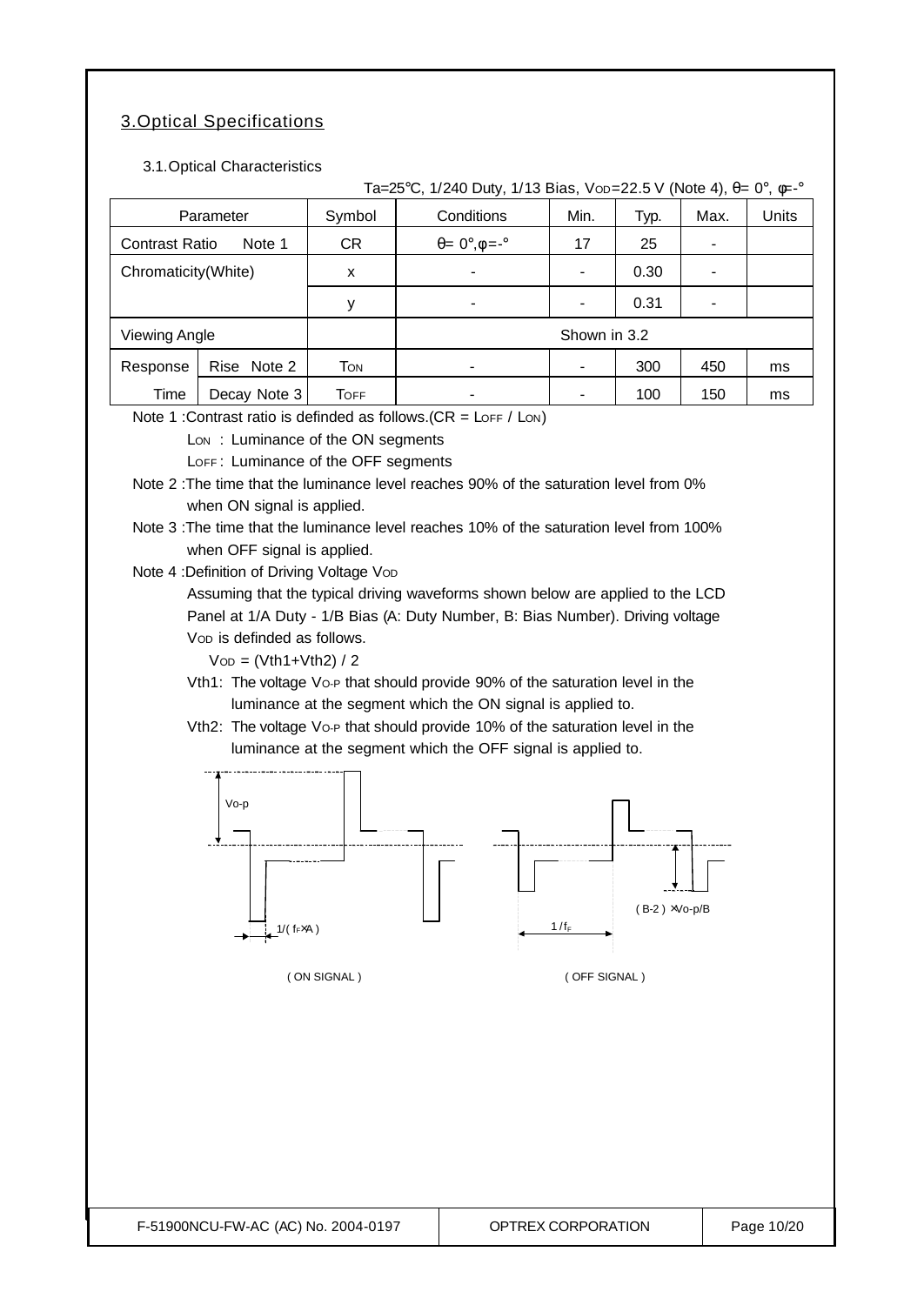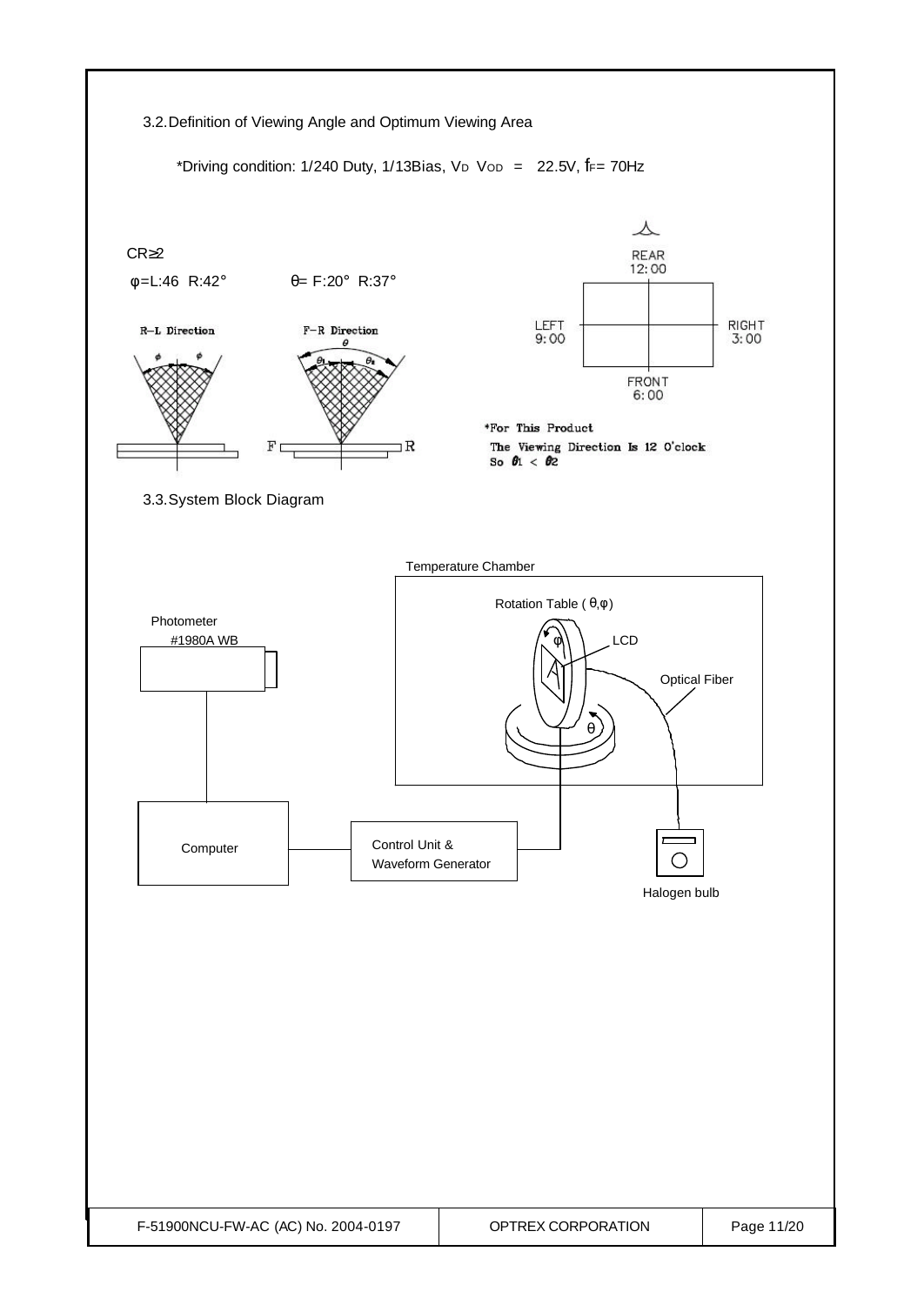### 4.I/O Terminal

### 4.1.Pin Assignment

### C<sub>N1</sub>

| No.               | Symbol         | LEVEL            | Function                                            |
|-------------------|----------------|------------------|-----------------------------------------------------|
| 1                 | D <sub>0</sub> |                  |                                                     |
|                   | ≀              | H/L              | Display Data                                        |
| 8                 | D7             |                  |                                                     |
| 9                 | <b>DISPOFF</b> | H/L              | Display Control Signal H: Display on L: Display off |
| 10                | FLM            | H/L              | <b>First Line Marker</b>                            |
| 11                | LP             | $H\rightarrow L$ | Data Latch Signal                                   |
| $12 \overline{ }$ | <b>CP</b>      | $H\rightarrow L$ | Clock Signal for Shifting Data                      |
| 13                | M              | H/L              | Alternate Signal for LCD Drive                      |
| 14                | $V_{cc1}$      |                  | Power Supply for LCD Drive                          |
| 15                | Vss            |                  | Power Supply (0V, GND)                              |
| 16                | Vss            |                  | Power Supply (0V, GND)                              |
| 17                | Vcc2           |                  | Power Supply for LCD Drive                          |
| 18                | Vvadj          |                  | Voltage Level for LCD Contrast Adjustment           |

### C<sub>N2</sub>

| No. | Symbol    | LEVEL                                        | <b>Function</b>            |
|-----|-----------|----------------------------------------------|----------------------------|
|     | VCFL      | Power Supply for CFL (HOT)<br>$\blacksquare$ |                            |
|     | <b>NC</b> | ٠                                            | No connection              |
| 3   | <b>NC</b> | $\overline{\phantom{0}}$                     | No connection              |
|     | VSS       | $\blacksquare$                               | Power Supply for CFL (GND) |

### C<sub>N</sub>3

| No. | Symbol       | LEVEL                    | Function               |
|-----|--------------|--------------------------|------------------------|
|     | <b>DOWN</b>  | $\blacksquare$           | Down Direction         |
| າ   | LEFT         | $\overline{\phantom{0}}$ | Left Direction         |
| 3   | UP           | $\blacksquare$           | Up Direction           |
| 4   | <b>RIGHT</b> | $\overline{\phantom{a}}$ | <b>Right Direction</b> |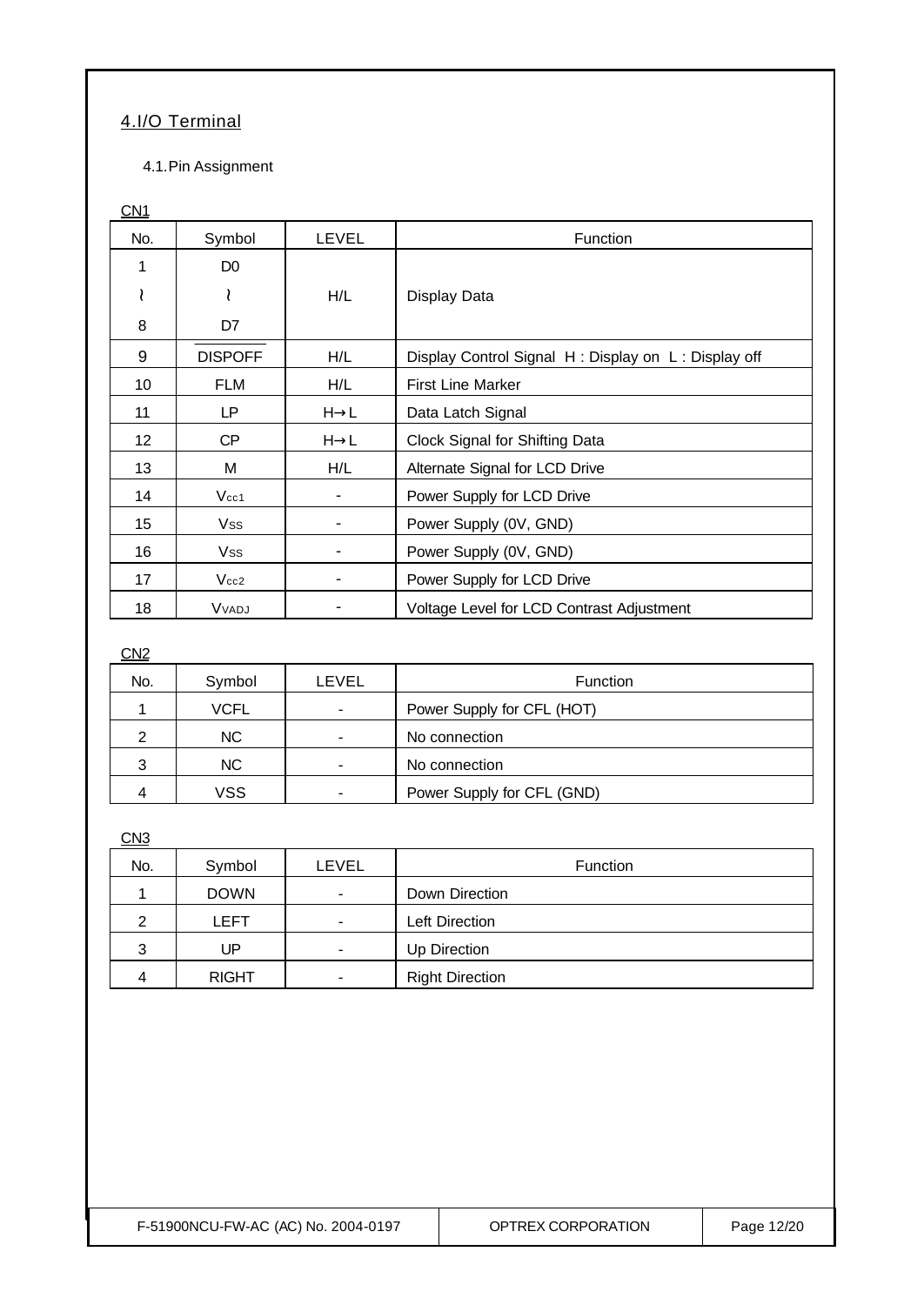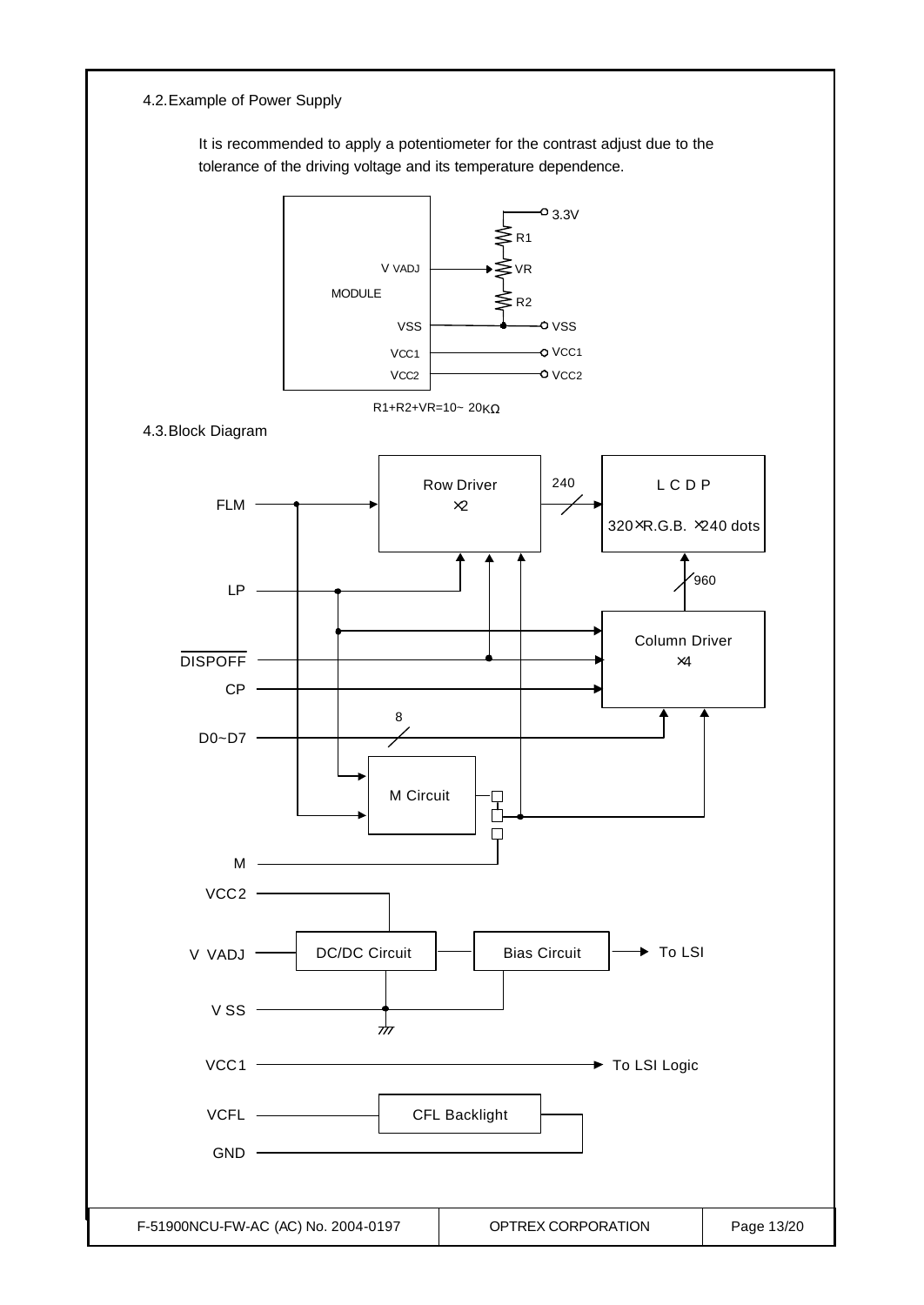### 5.Test

No change on display and in operation under the following test condition.

Conditions: Unless otherwise specified, tests will be conducted under the following condition. Temperature: 20±5°C Humidity : 65±5%RH tests will be not conducted under functioning state.

| No.            | Parameter                         | Conditions                                                                                                                                                                                                                                                                                 | <b>Notes</b> |  |
|----------------|-----------------------------------|--------------------------------------------------------------------------------------------------------------------------------------------------------------------------------------------------------------------------------------------------------------------------------------------|--------------|--|
| 1              | <b>High Temperature Operating</b> | 50°C±2°C, 96hrs (operation state)                                                                                                                                                                                                                                                          |              |  |
| $\overline{2}$ | Low Temperature Operating         | 0°C±2°C, 96hrs (operation state)                                                                                                                                                                                                                                                           | 1            |  |
| 3              | <b>High Temperature Storage</b>   | 60°C±2°C, 96hrs                                                                                                                                                                                                                                                                            | 2            |  |
| 4              | Low Temperature Storage           | -20 $\textdegree$ C $\pm$ 2 $\textdegree$ C, 96hrs                                                                                                                                                                                                                                         | 1,2          |  |
| 5              | Damp Proof Test                   | 40°C±2°C,90~95%RH, 96hrs                                                                                                                                                                                                                                                                   | 1,2          |  |
| 6              | <b>Vibration Test</b>             | Total fixed amplitude: 1.5mm<br>Vibration Frequency: 10~55Hz<br>One cycle 60 seconds to 3 directions of X, Y, Z for<br>each 15 minutes                                                                                                                                                     |              |  |
| $\overline{7}$ | <b>Shock Test</b>                 | To be measured after dropping from 60cm high on<br>the concrete surface in packing state.<br>Dropping method corner dropping<br>F<br>A corner : once<br>Edge dropping<br>Е<br>D<br>G<br>C<br>B,C,D edge: once<br>R<br>Face dropping<br>E,F,G face: once<br>60cm<br><b>Concrete Surface</b> |              |  |

Note 1 :No dew condensation to be observed.

Note 2 :The function test shall be conducted after 4 hours storage at the normal Temperature and humidity after removed from the test chamber.

Note 3 :Vibration test will be conducted to the product itself without putting it in a container.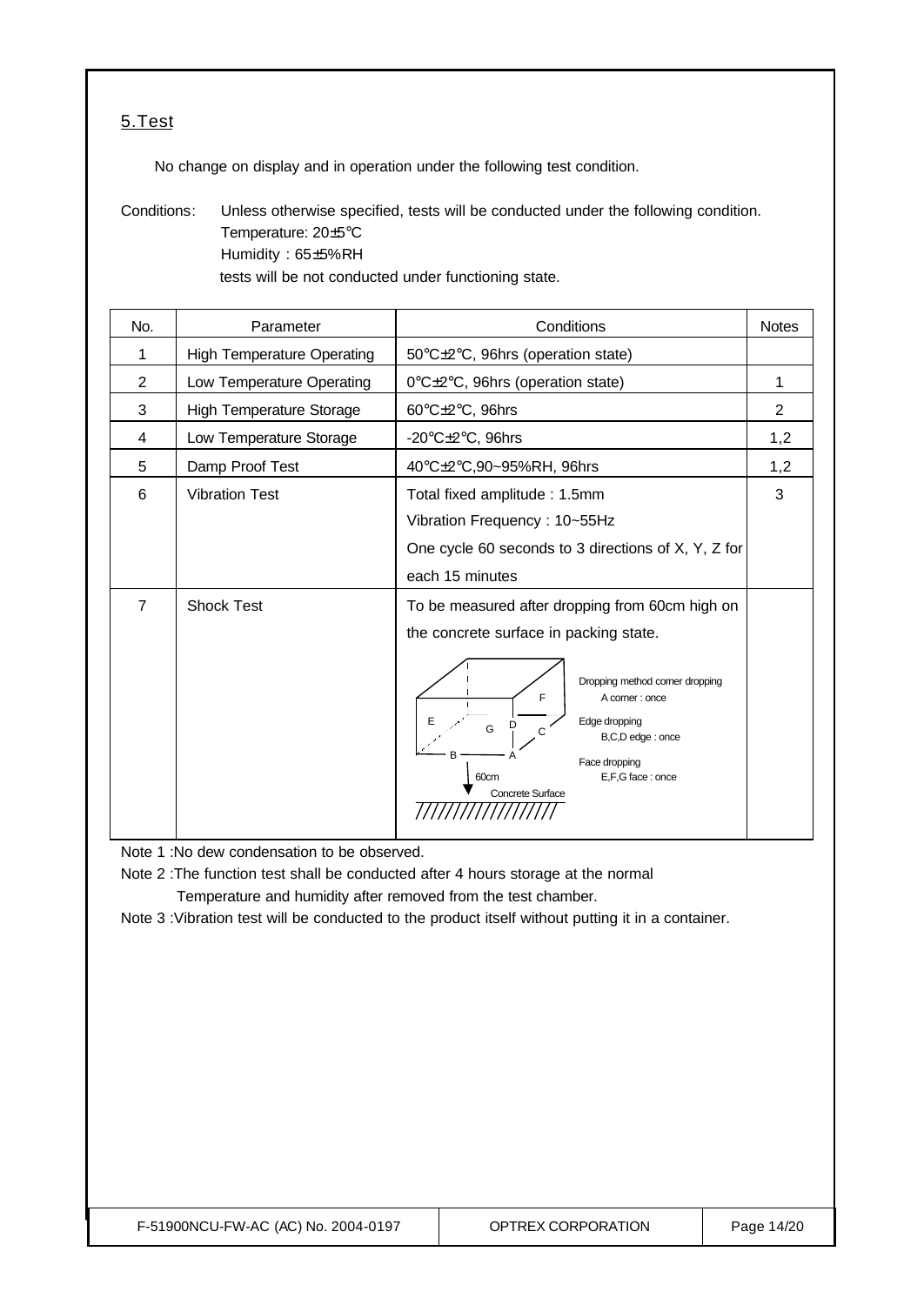### 6.Appearance Standards

6.1.Inspection conditions

The LCD shall be inspected under 40W white fluorescent light. The distance between the eyes and the sample shall be more than 30cm. All directions for inspecting the sample should be within 45°against perpendicular line.



6.2.Definition of applicable Zones



A Zone : Active display area

- B Zone : Area from outside of "A Zone" to validity viewing area
- C Zone : Rest parts

A Zone + B Zone = Validity viewing area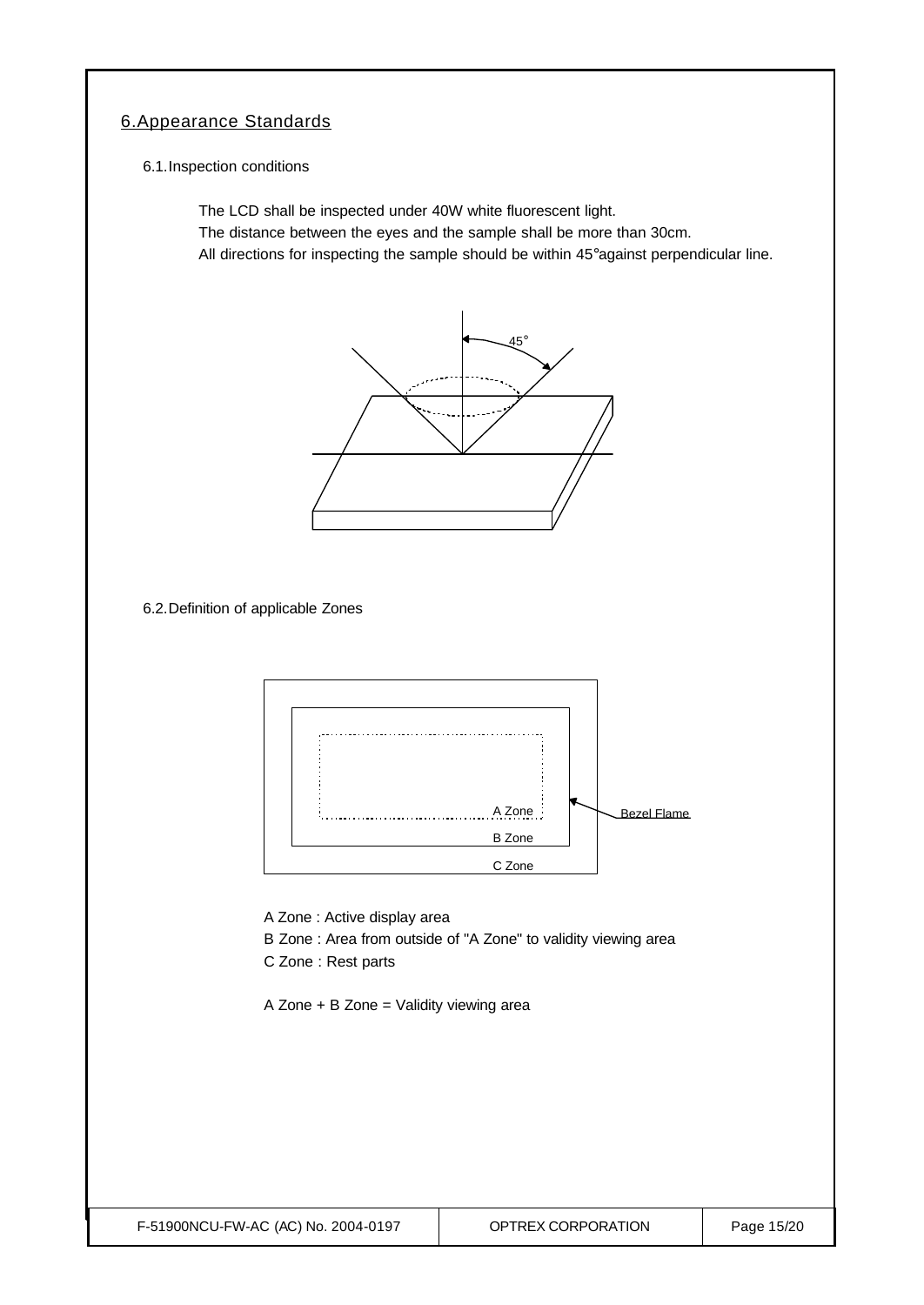#### 6.3.Standards

| No.            | Parameter                                                         | Criteria                                                                                                                       |                                 |                    |                       |              |  |
|----------------|-------------------------------------------------------------------|--------------------------------------------------------------------------------------------------------------------------------|---------------------------------|--------------------|-----------------------|--------------|--|
|                |                                                                   | (1) Round Shape                                                                                                                |                                 |                    |                       |              |  |
| 1              |                                                                   | Zone                                                                                                                           |                                 | Acceptable Number  |                       |              |  |
|                | <b>Black and</b><br>White Spots,<br><b>Foreign Substances</b>     | Dimension (mm)                                                                                                                 |                                 | A                  | В                     | C            |  |
|                |                                                                   | $D \leq 0.1$                                                                                                                   |                                 | $\star$            | $\star$               | $\star$      |  |
|                |                                                                   | $0.1 < D \le 0.2$                                                                                                              |                                 | 3                  | 5                     |              |  |
|                |                                                                   | $0.2 < D \le 0.25$                                                                                                             |                                 | 2                  | 3                     | $\star$      |  |
|                |                                                                   | $0.25 < D \le 0.3$                                                                                                             |                                 | $\pmb{0}$          | $\mathbf{1}$          | $\star$      |  |
|                |                                                                   | 0.3 < D                                                                                                                        |                                 | 0                  | $\pmb{0}$             | $\star$      |  |
|                |                                                                   | $D = (Long + Short) / 2$                                                                                                       |                                 | *: Disregard       |                       |              |  |
|                |                                                                   | (2) Line Shape                                                                                                                 |                                 |                    |                       |              |  |
|                |                                                                   |                                                                                                                                | Zone                            | Acceptable Number  |                       |              |  |
|                |                                                                   | X(mm)                                                                                                                          | Y(mm)                           | A                  | B                     | $\mathsf{C}$ |  |
|                |                                                                   |                                                                                                                                | $0.03 \geq W$                   | $\star$            | $\star$               | $\star$      |  |
|                |                                                                   | $2.0 \ge L$                                                                                                                    | $0.05 \ge W$                    | 3                  | 3                     | $\star$      |  |
|                |                                                                   | $1.0 \ge L$                                                                                                                    | $0.1 \geq W$                    | 3                  | 3                     | $\star$      |  |
|                |                                                                   |                                                                                                                                | 0.1 < W                         |                    | In the same way $(1)$ |              |  |
|                |                                                                   | Total defects shall not exceed 5.                                                                                              | X: Length Y: Width *: Disregard |                    |                       |              |  |
|                | Air Bubbles<br>(between glass<br>& polarizer)                     | Zone<br>Dimension (mm)                                                                                                         |                                 | Acceptable Number  |                       |              |  |
|                |                                                                   |                                                                                                                                |                                 | A                  | В                     | $\mathsf{C}$ |  |
|                |                                                                   | $D \leq 0.3$                                                                                                                   |                                 | $\star$            | $\star$               | $\star$      |  |
| $\overline{2}$ |                                                                   | $0.3 < D \le 0.4$                                                                                                              |                                 | 3                  | $\star$               | $\star$      |  |
|                |                                                                   | $0.4 < D \le 0.6$                                                                                                              |                                 | $\overline{c}$     | 3                     | $\star$      |  |
|                |                                                                   | 0.6 < D                                                                                                                        |                                 | 0                  | 0                     | $\star$      |  |
|                |                                                                   | *: Disregard<br>Total defects shall not exceed 3.                                                                              |                                 |                    |                       |              |  |
| 3              | The Shape of Dot                                                  | However, each pixel shall not remain more than one-third of the original<br>pixel size.                                        |                                 |                    |                       |              |  |
| $\overline{4}$ | <b>Polarizer Scratches</b>                                        | Not to be conspicuous defects.                                                                                                 |                                 |                    |                       |              |  |
| 5              | <b>Polarizer Dirts</b>                                            | If the stains are removed easily from LCDP surface, the module is not<br>defective.                                            |                                 |                    |                       |              |  |
| 6              | Conplex Foreign<br><b>Substabce Defects</b>                       | spots, line shaped foreign substances or air bubbles<br><b>Black</b><br>between glass&polarizer shoud be 5pcs maxmum in total. |                                 |                    |                       |              |  |
| 7              | Distance between<br>Different Forrein<br><b>Substabce Defects</b> | $D \leq 0.2$ : 20mm or more<br>$0.2 < D$ : 40mm or more                                                                        |                                 |                    |                       |              |  |
|                | F-51900NCU-FW-AC (AC) No. 2004-0197                               |                                                                                                                                |                                 | OPTREX CORPORATION |                       | Page 16/20   |  |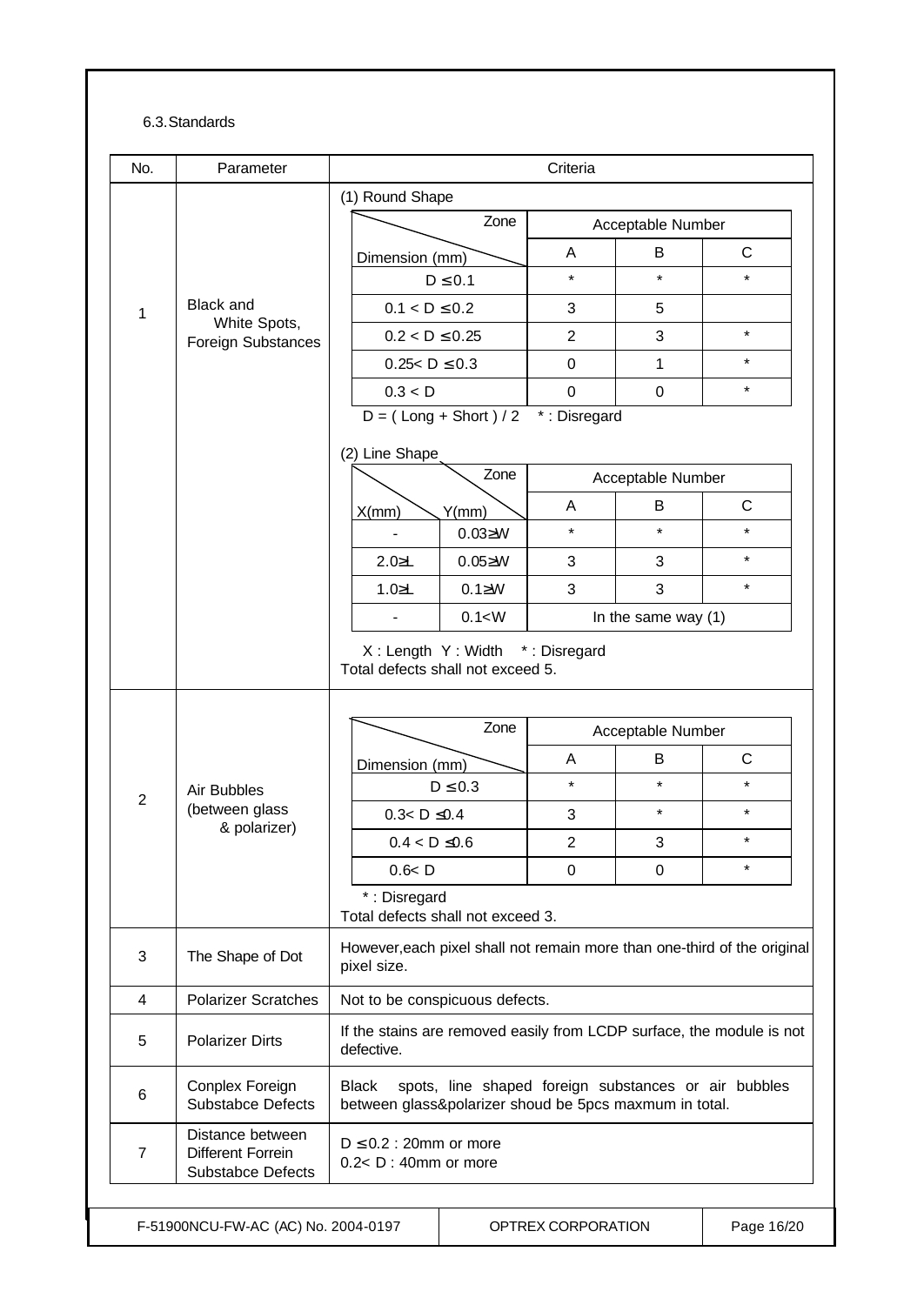| No. | Parameter                             | Criteria                                                   |                            |  |  |
|-----|---------------------------------------|------------------------------------------------------------|----------------------------|--|--|
| 8   | Black and                             | Judge at the voltage which can be seen easily defect mode. |                            |  |  |
|     | <b>White Spots</b><br>With Gray Scale | Zone<br>Dimension (mm)                                     | Acceptable Number          |  |  |
|     |                                       | $D \leq 0.3$                                               | Disregard                  |  |  |
|     |                                       | $0.3 < D \leq 0.6$                                         | 3 (1pc within $\phi$ 30mm) |  |  |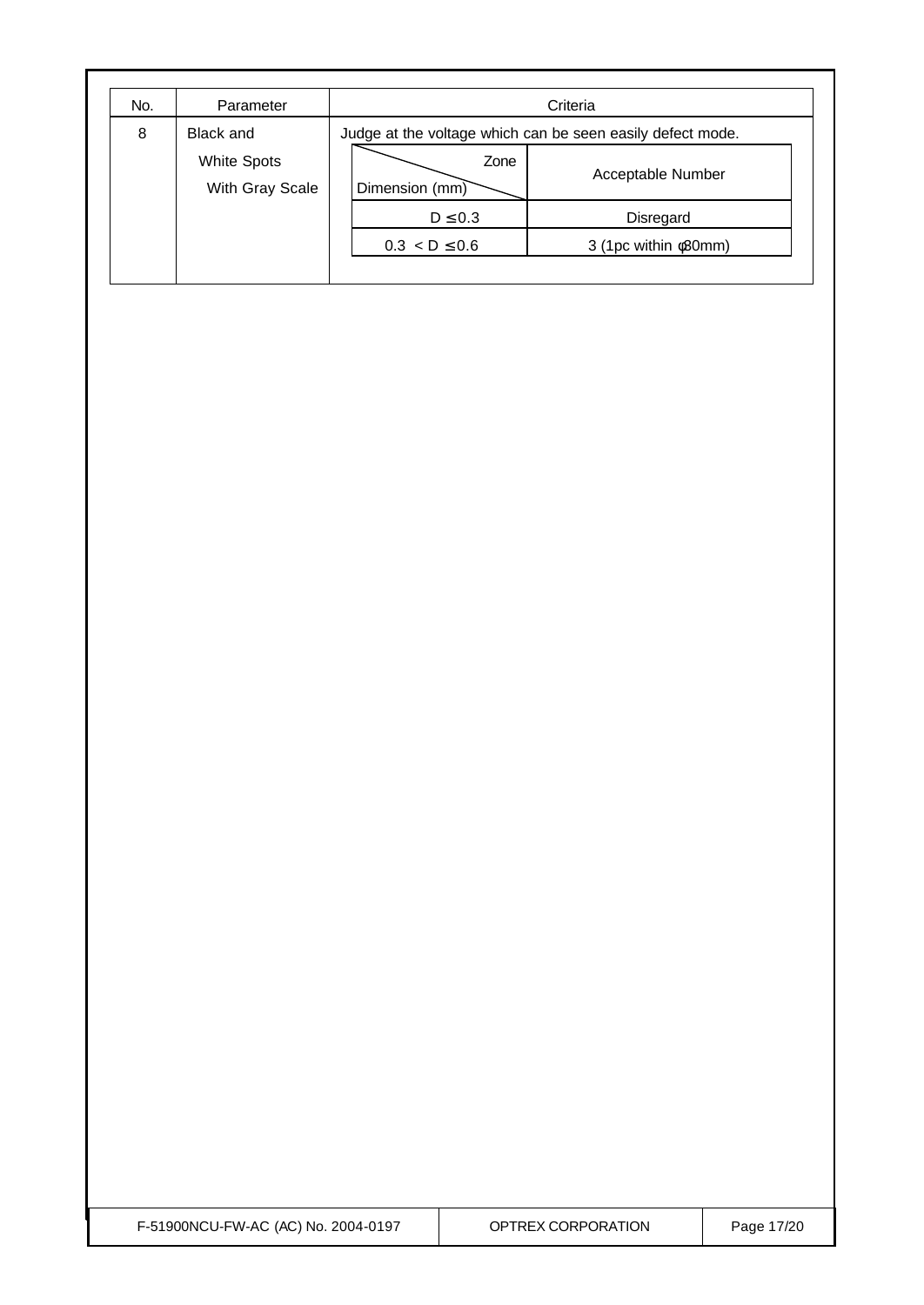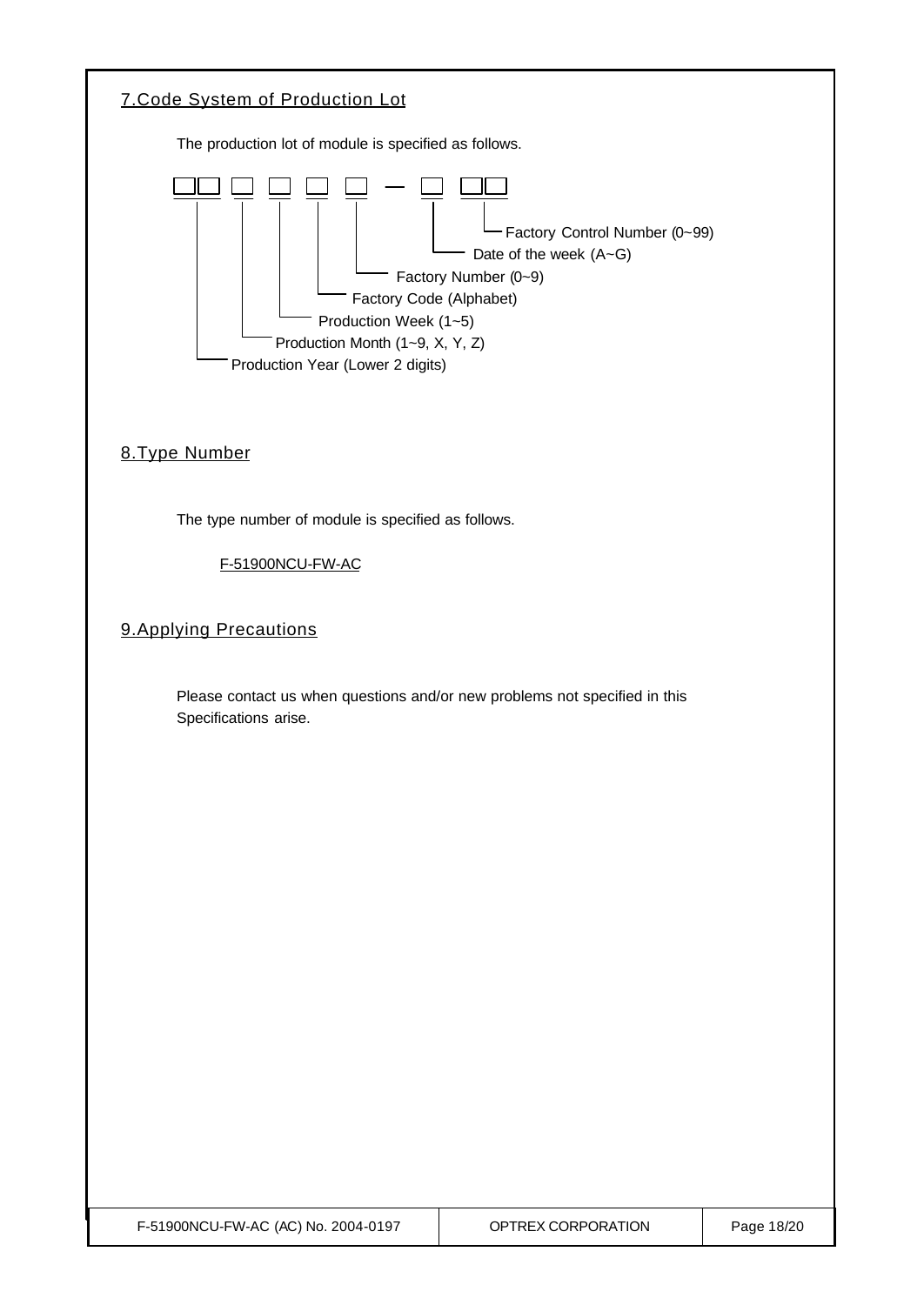### 10.Precautions Relating Product Handling

The Following precautions will guide you in handling our product correctly.

- 1) Liquid crystal display devices
	- 1. The liquid crystal display device panel used in the liquid crystal display module is made of plate glass. Avoid any strong mechanical shock. Should the glass break handle it with care.
	- 2. The polarizer adhering to the surface of the LCD is made of a soft material. Guard against scratching it.

2) Care of the liquid crystal display module against static electricity discharge.

- 1. When working with the module, be sure to ground your body and any electrical equipment you may be using. We strongly recommend the use of anti static mats ( made of rubber ), to protect work tables against the hazards of electrical shock.
- 2. Avoid the use of work clothing made of synthetic fibers. We recommend cotton clothing or other conductivity-treated fibers.
- 3. Slowly and carefully remove the protective film from the LCD module, since this operation can generate static electricity.
- 3) When the LCD module alone must be stored for long periods of time:
- 1.Protect the modules from high temperature and humidity.
- 2.Keep the modules out of direct sunlight or direct exposure to ultraviolet rays.
- 3.Protect the modules from excessive external forces.
- 4) Use the module with a power supply that is equipped with an overcurrent protector circuit,since the module is not provided with this protective feature.
- 5) Do not ingest the LCD fluid itself should it leak out of a damaged LCD module. Should hands or clothing come in contact with LCD fluid, wash immediately with soap.
- 6) Conductivity is not guaranteed for models that use metal holders where solder connections between the metal holder and the PCB are not used. Please contact us to discuss appropriate ways to assure conductivity.
- 7) For models which use CFL:
- 1.High voltage of 1000V or greater is applied to the CFL cable connector area. Care should be taken not to touch connection areas to avoid burns.
- 2.Protect CFL cables from rubbing against the unit and thus causing the wire jacket to become worn.
- 3.The use of CFLs for extended periods of time at low temperatures will significantly shorten their service life.
- 8) For models which use touch panels:
	- 1.Do not stack up modules since they can be damaged by components on neighboring modules.
	- 2.Do not place heavy objects on top of the product. This could cause glass breakage.
- 9) For models which use COG,TAB,or COF:
	- 1.The mechanical strength of the product is low since the IC chip faces out unprotected from the rear. Be sure to protect the rear of the IC chip from external forces.
	- 2.Given the fact that the rear of the IC chip is left exposed, in order to protect the unit from electrical damage, avoid installation configurations in which the rear of the IC chip runs the risk of making any electrical contact.